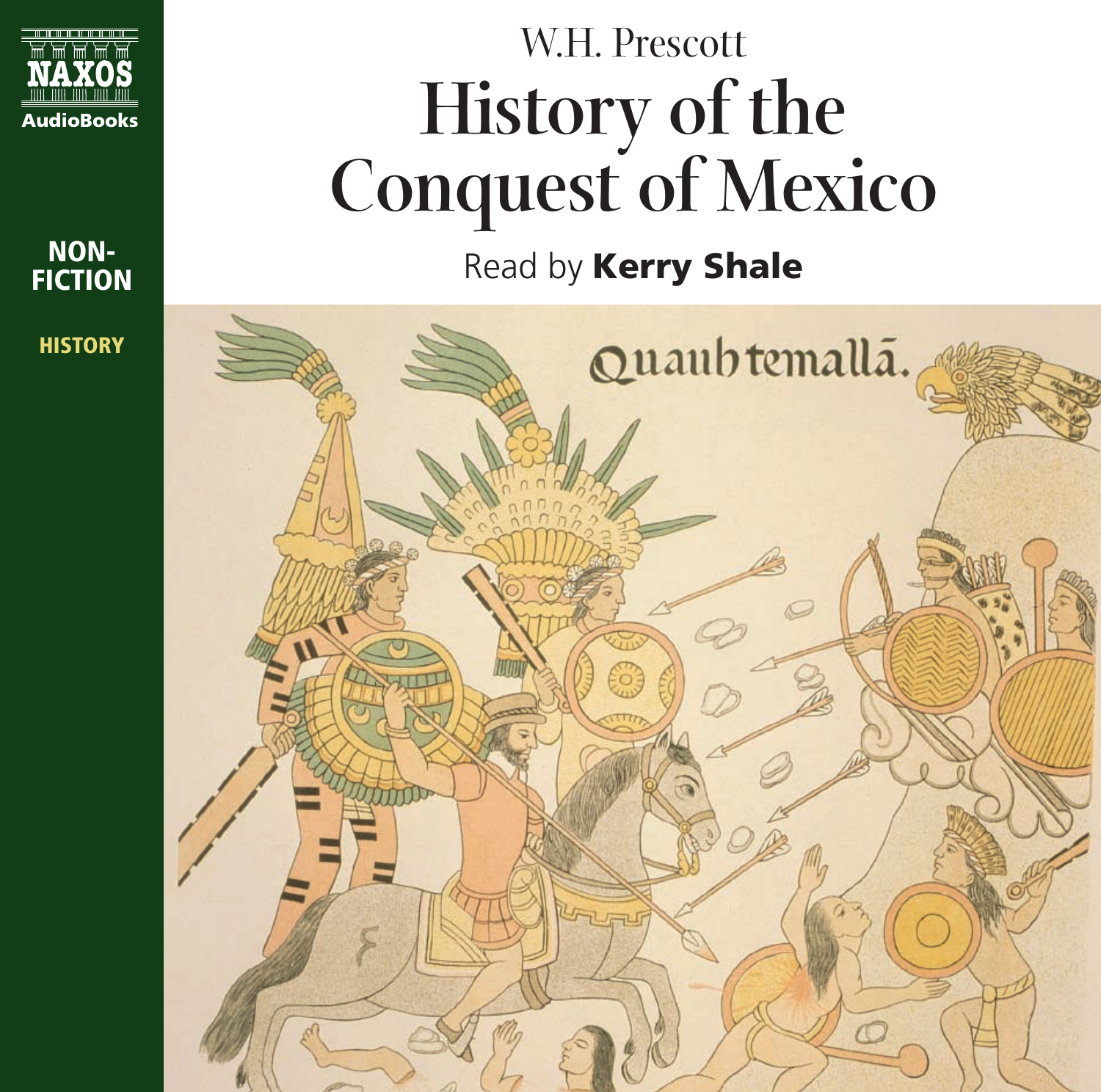|    | <b>BOOK I</b><br><u><del>1</del></u> <b>Introduction: View of the Aztec Civilization</b><br>$\frac{2}{\sqrt{3}}$ Succession To The Crown<br>$\frac{3}{\sqrt{3}}$ Mexican Mythology<br>$\frac{4}{\sqrt{3}}$ Mexican Hieroglyphics – Manuscripts – Chronology<br>$\frac{5}{\sqrt{3}}$ Aztec Agriculture<br>6 The Tezcucans | 5:42<br>4:39<br>13:07<br>3:13<br>4:25<br>0:53 |
|----|--------------------------------------------------------------------------------------------------------------------------------------------------------------------------------------------------------------------------------------------------------------------------------------------------------------------------|-----------------------------------------------|
|    | <b>BOOK II</b><br><b>Discovery of Mexico</b>                                                                                                                                                                                                                                                                             |                                               |
|    | $\frac{7}{8}$ 1516-1518:<br>El Hernando Cortés                                                                                                                                                                                                                                                                           | 7:14                                          |
|    | <b>a</b> Jealousy Of Velasquez                                                                                                                                                                                                                                                                                           | 5:19<br>3:55                                  |
|    |                                                                                                                                                                                                                                                                                                                          | 3:14                                          |
|    | <b>10</b> Voyage To Cozumel – Conversion Of The Natives<br>$\frac{11}{21}$ Voyage Along The Coast<br><b>21</b> Account Of Montezuma                                                                                                                                                                                      | 6:19                                          |
|    |                                                                                                                                                                                                                                                                                                                          | 7:01                                          |
|    | <sup>13</sup> Troubles In The Camp - Plan For A Colony                                                                                                                                                                                                                                                                   | 5:36                                          |
| 14 | Another Aztec Embassy – Destruction Of Idols                                                                                                                                                                                                                                                                             | 7:26                                          |
|    |                                                                                                                                                                                                                                                                                                                          |                                               |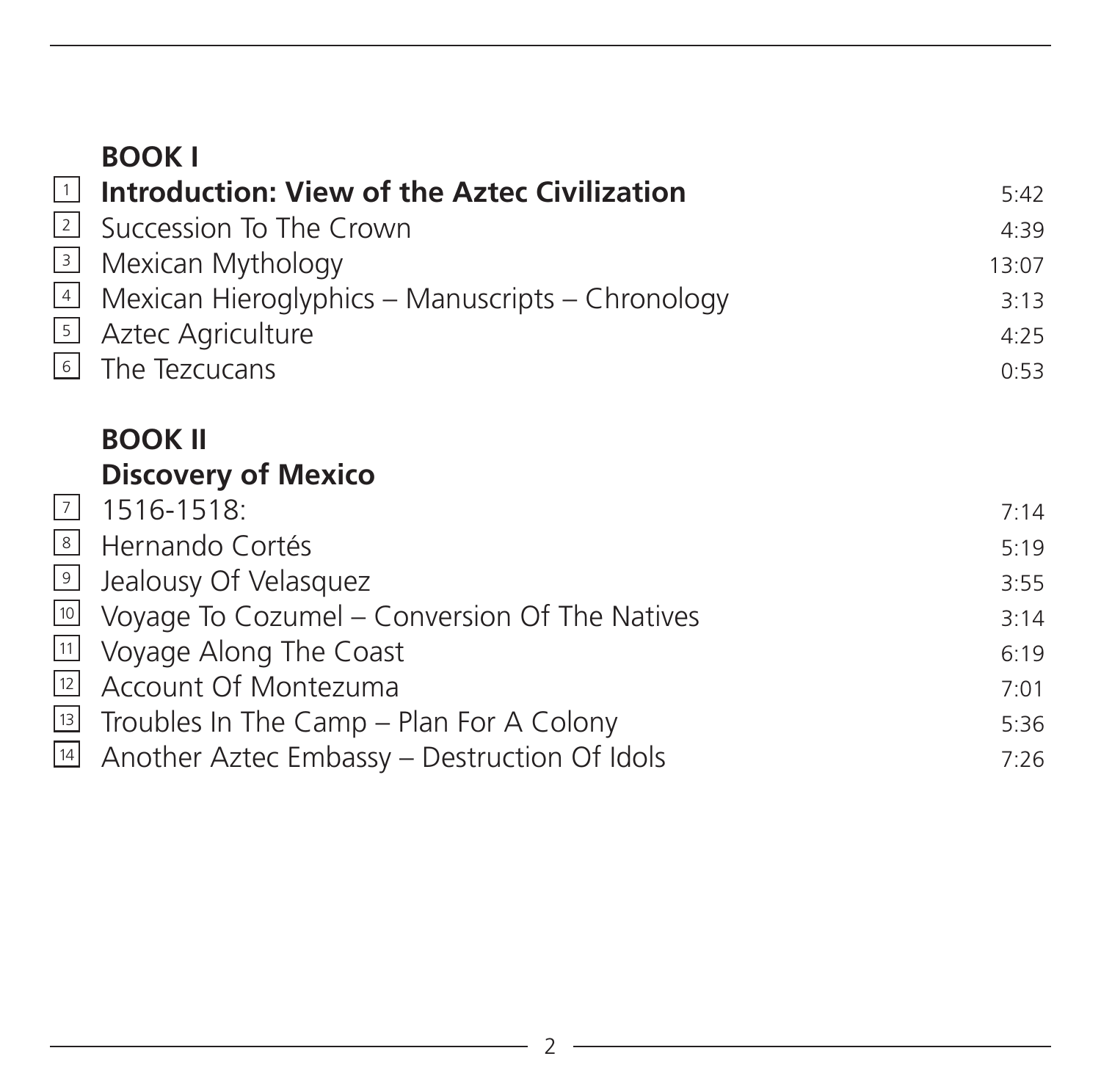## **BOOK III March to Mexico**

|                 | <sup>15</sup> Proceedings At Cempoalla                                  | 4:24 |
|-----------------|-------------------------------------------------------------------------|------|
|                 | <sup>16</sup> Republic Of Tlascala - The Discussions In The Senate      | 6:49 |
|                 | $\overline{v}$ Decisive Victory – Indian Council – Night Attack         | 4:50 |
|                 | <sup>18</sup> Tlascalan Spies – Peace With The Republic                 | 2:53 |
|                 | $\overline{19}$ Spaniards Enter Tlascala – A Description Of The Capital | 3:28 |
|                 | 20 City Of Cholula - March To Cholula                                   | 5:18 |
| 21              | Terrible Massacre - Tranquillity Restored                               | 3:44 |
| $\overline{22}$ | March Resumed - Valley Of Mexico                                        | 6:28 |
|                 | <sup>23</sup> Environs Of Mexico - Interview With Montezuma             | 9:19 |
|                 | <b>BOOK IV</b>                                                          |      |
|                 | 24 Residence in Mexico                                                  | 1:10 |
| 25              | Great Temple – Interior Sanctuaries – Spanish Quarters                  | 6:40 |
| ╦ा              |                                                                         |      |

| 26 Anxiety Of Cortés – Seizure Of Montezuma                      | 10:39 |
|------------------------------------------------------------------|-------|
| 27 Montezuma's Deportment                                        | 3:12  |
| 28 Montezuma Swears Allegiance To Spain - Royal Treasures        | 9:00  |
| 29 Proceedings In The Castilian Court                            | 7:15  |
| <b>BO</b> Cortés Descends From The Tableland                     | 8:29  |
| <b>B1</b> Discontent Of The Troops – Insurrection In The Capital | 9:25  |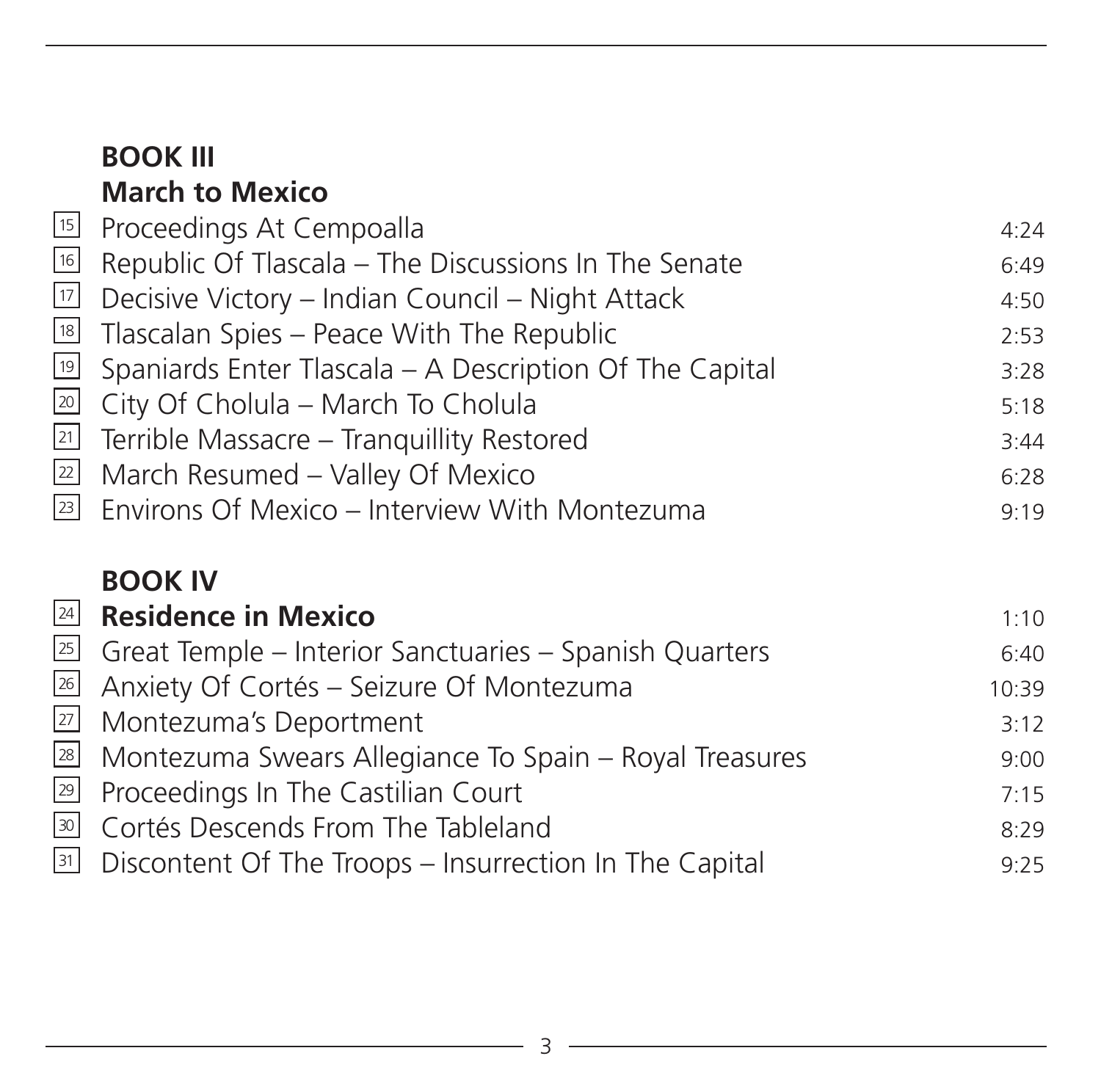#### **Expulsion from Mexico** Desperate Assault On The Quarters 9:56 33 Storming Of The Great Temple – Spirit Of The Aztecs 10:31 Council Of War – Spaniards Evacuate The City 10:23 <sup>35</sup> The Spaniards Retreat – Distresses Of The Army The Spaniards 6:47 Arrival In Tlascala – Friendly Reception 5:08 36 <sup>37</sup> War With The Surrounding Tribes **5:27** Guatemozin, New Emperor Of The Aztecs 6:52 **BOOK VI Siege and Surrender of Mexico**  <u>39</u> Arrangements At Tezcuco – Sack Of Iztapalapan and the same of  $6:08$ 40 Cortés Reconnoitres The Capital – Occupies Tacuba 41 Second Reconnoitring Expedition and the state of the second second second second second second second second <sup>42</sup> Brigantines Launched – Muster Of Forces **5:03** 43 Indian Flotilla Defeated – The Causeways Occupied 8:04 44 General Assault On The City – Defeat Of The Spaniards **5:27** <sup>45</sup> Success Of The Spaniards – Buildings Razed To The Ground 5:36 46 Dreadful Sufferings Of The Besieged – Spirit Of Guatemozin 7:44 Postscript and the contract of the contract of the contract of the contract of the contract of the contract of the contract of the contract of the contract of the contract of the contract of the contract of the contract of  $\sqrt{47}$ 38 34 32

**BOOK V** 

**Total time: 4:49:20**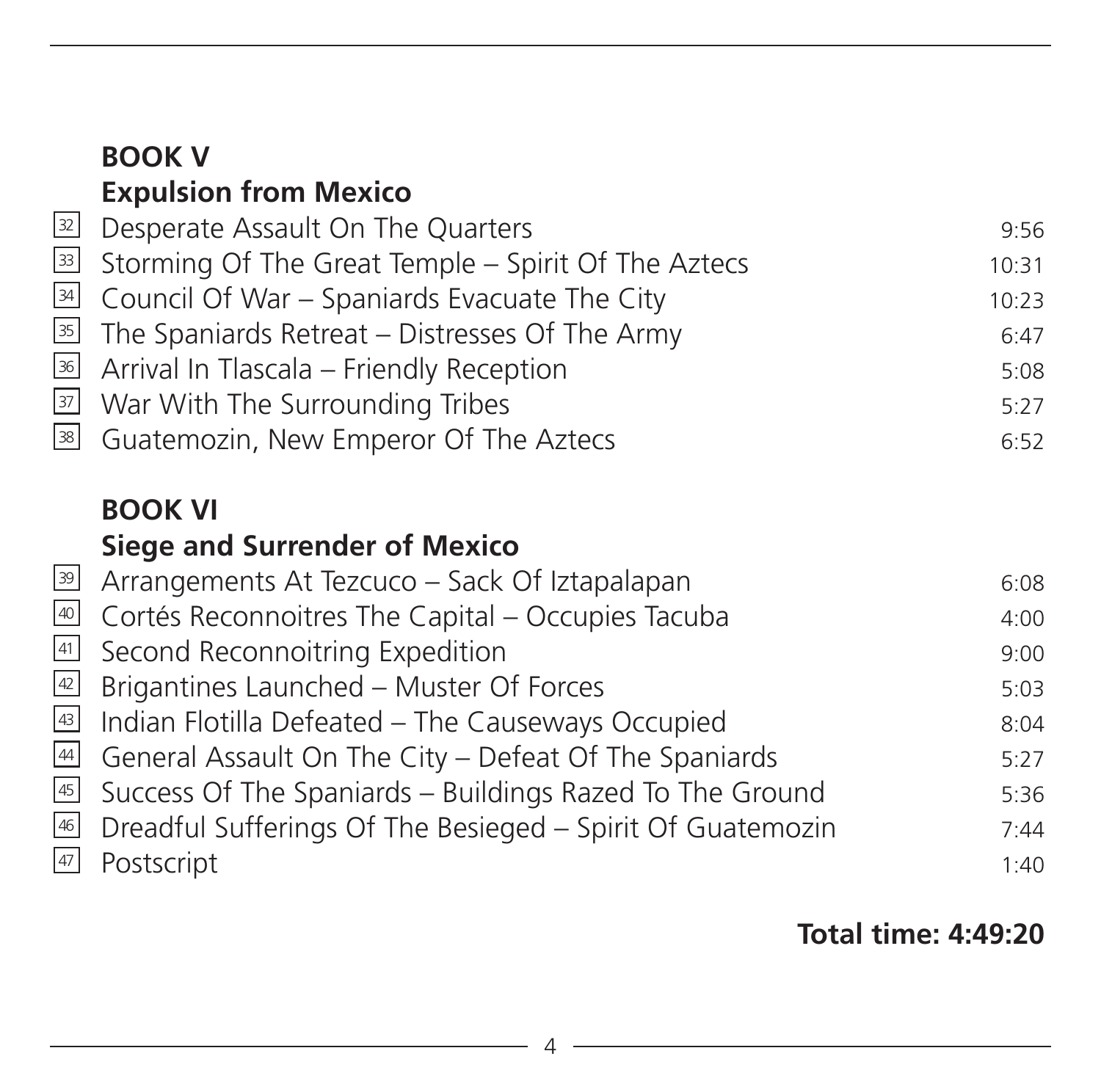# W.H. Prescott **History of the Conquest of Mexico**

William Hickling Prescott's monumental *History of the Conquest of Mexico* is a classic work of its genre, worthy to stand by the side of Gibbons's *Decline and Fall of the Roman Empire*. It is a work of the minutest scholarly investigation; every available source has been consulted, some acquired with the greatest difficulty from obscure libraries and museums throughout the world, not excluding Mexico itself. Ancient maps and artefacts have been pored over, weighed and considered, and the whole distilled into seven books which never lose for one moment the vivid thrill, nor the epic dimension of this amazing story. The work involved in producing this book is staggering for any human being to contemplate, but the achievement seems almost unbelievable when one knows that the author was blind. Prescott, in writing and researching this epic tale, therefore had his own personal conquest to achieve: to rise above and defeat his handicap. His victory is self-evident, and is nothing less than a triumph.

Prescott was born into a prosperous, old New England family in 1796. In 1811 he entered Harvard where he proved to be an average and unremarkable student. High spirits in the student common room resulted in a crust of bread being thrown and hitting Prescott in the left eye, causing virtual blindness. A weakness in his right eye was exacerbated by infection, so that he was often unable to study at all. For the rest of his life, Prescott struggled with varying degrees of sight, ranging from partial to total blindness. He was helped in his studies by the invention of the *noctograph*, a writing grid with parallel wires that guided a stylus over a chemically treated surface. A large proportion of his books were completed with this machine.

The 'History' was published in America in 1843, a time when slavery was an accepted institution in some states, and Prescott's countrymen were 'conquering' and expanding towards the West. Yet Prescott manages to retain an objectivity on these subjects, so much a feature of his 'History'. He does not wish to distort the facts to fit a preconceived idea of his own (as some modern historians have done), nor does he wish to write solely to satisfy the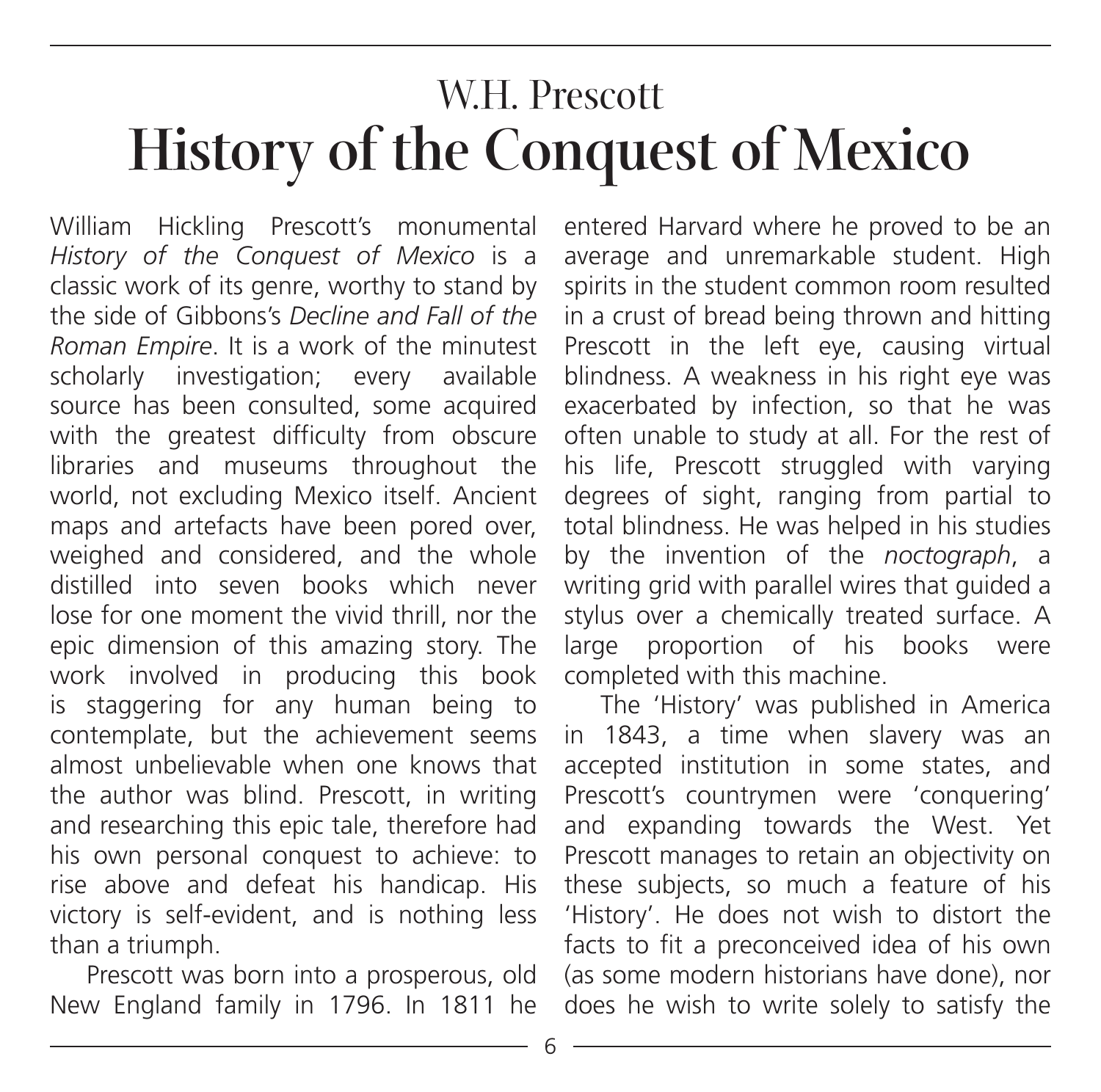moral climate of his age. He is, of course, intent on showing the good effects of the civilising influence of the Spaniards, and the defeat of a 'barbarian' culture through the benefits of Christianity, as one would expect of a nineteenth-century historian, but he is no zealot. He praises the calm and systematic approach of Father Olmeda to the conversion of the Indians, whilst firmly criticising those Spaniards who would willingly have put the whole Aztec nation to the sword in the name of Christ. One wonders what he thought of the American suppression of the Native American Indians which began during his lifetime.

Prescott tells his story simply, as an unrelenting narrative, with very little of his own comment. The first five books, which recount the early history of Mexico, the Aztecs and their culture as well as the arrival of the Conquistadors, and their subsequent subjugation of the country, are constructed with all the skill of a Shakespearian five-act Tragedy, with Hernando Cortés as the dramatic, if not actually tragic, hero. The central dramatic conflict, between the pusillanimous and vassilating monarch Montezuma, emasculated by decadence, and the gritty, energetic Cortés, unwaveringly confident in his destiny, is clearly defined by Prescott. The events after their initial meeting chart the rise and fall of

these two opposing characters as much as the defeat of a nation. Prescott contrives that we often learn of these events at the same time as Cortés, which reinforces Cortés' role as the central epic hero. Indeed, it seems at times as if he is undertaking the conquest single-handedly, as in his attack on the Indian commander at the battle of Otumba, when he effectively saves the future of the expedition. By focusing on Cortés, Prescott is at times able to reduce the epic scale of his narrative as we enter into the Commander's mind and share in his struggles and decisions.

But it is the epic proportion of the narrative, the broad sweep of history, rather than the detail, that we remember from this book. Prescott never allows the story to flag, employing vivid and colourful imagery in describing the spectacular set pieces of the book, the processions and the battles. He conveys a sense of movement in his battle scenes, the balance of attack and retreat, at times reaching almost poetic flights of description that begin to read like a novel. Indeed, there are moments in this incredible story when it does seem like fiction, and Prescott does not fight shy of painting a graphic picture for us: the confused mêlée of Spaniards and Indians trapped in a canal on the *noche triste* (the melancholy night) the ritual of human sacrifice, the final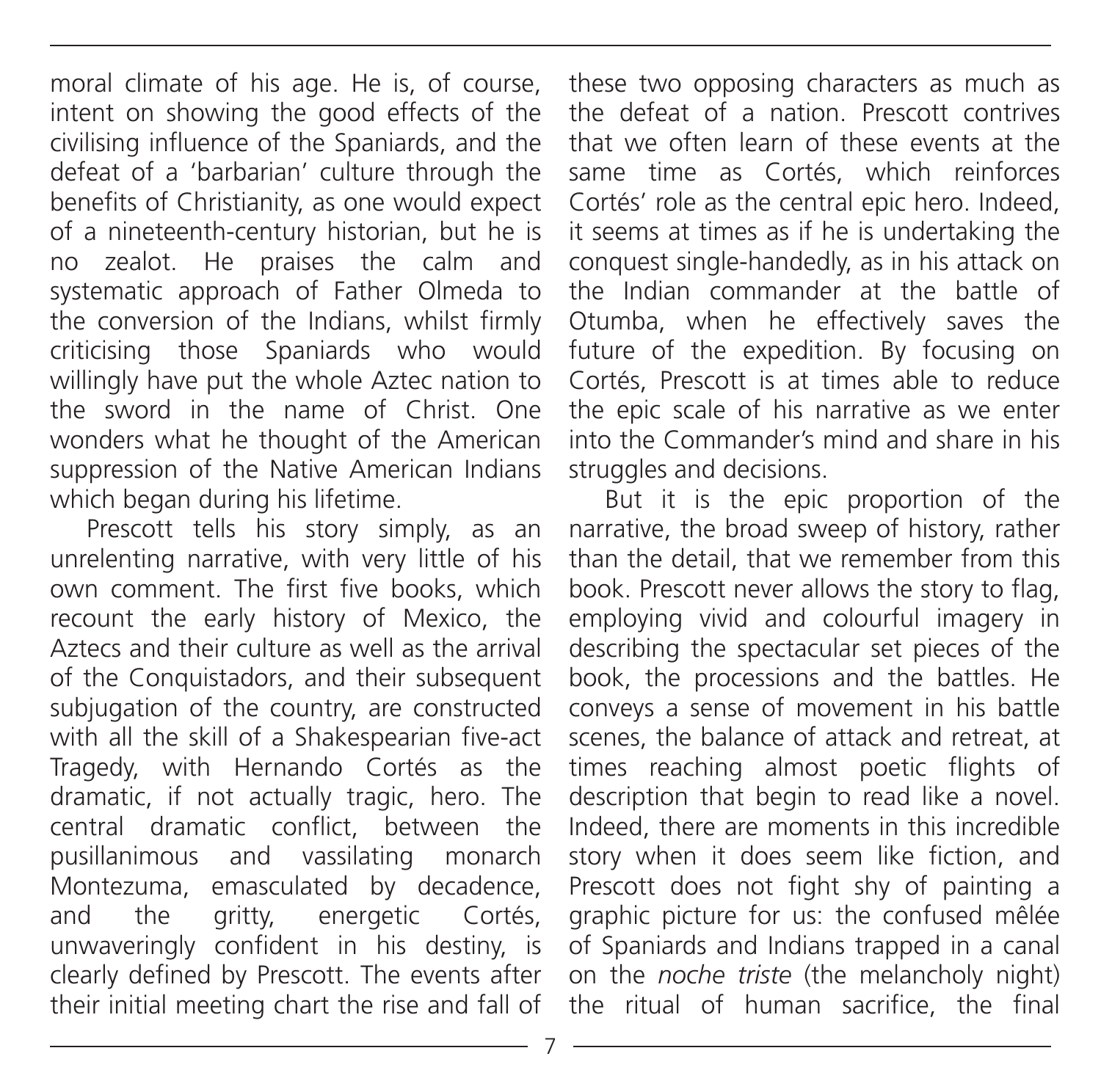moments of Aztec resistance – all stay vividly in our minds. He shows the skills of a novelist, too, in peopling his story with contrasting minor characters: the wily Velazquez, Governor of Cuba; the ineffectual Narvaez; the hostile Xicotencatl, and the over-compliant Ixtlilxochitl who, Prescott adds wryly, 'contributed more than any other chieftain…to rivet the chains of the white man round the necks of his countrymen'.

Prescott had a most vivid imagination sharpened no doubt by the deprivation of his sight. His 'History' concludes in his usual rational way: that the Spaniards were no worse or better than any other conquering nation, and the Aztecs, debilitated by their savage customs and superstitions, were in need of civilising. It may be a debatable point today but Prescott re-establishing his neutrality reminds us that we should judge by the standards of the age in which they lived – the voice of the true historian. Prescott's skill in blending spectacle with hard fact produced a classic that is still in print today, and its continuing appeal is perhaps best summed up in his own words: it is, he said, 'an epic in prose, a romance of chivalry'.

#### **Notes by David Timson**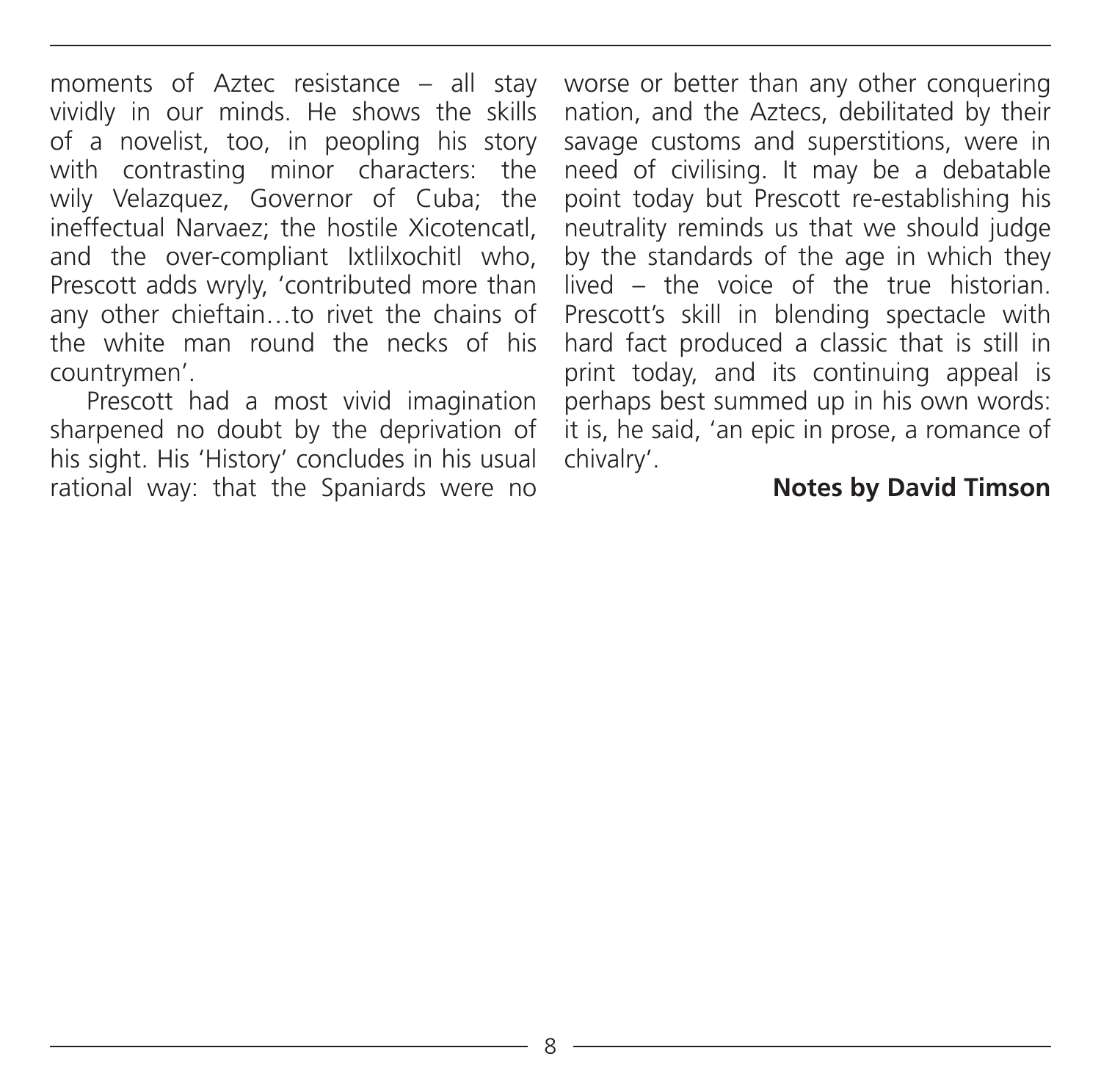### **The music on this recording is taken from the NAXOS and MARCO POLO catalogues**

| <b>REVUELTAS LA NOCHE DE LOS MAYAS</b><br>Aguascalientes Symphony Orchestra, Mexico, Enrique Barrios | 8.555917 |
|------------------------------------------------------------------------------------------------------|----------|
| <b>VILLA-LOBOS SYMPHONY NO. 6</b><br>Slovak Radio Symphony Orchestra (Bratislava)<br>Roberto Duarte  | 8.223720 |
| <b>FERRERO</b> LA NUEVA ESPANA<br>National Symphony Orchestra of Ukraine, Takuo Yuasa                | 8.555044 |
| <b>NIELSEN</b> SYMPHONY NO. 2<br>The Danish National Radio Symphony Orchestra, Michael Schonwandt    | 8.224126 |

#### **The music was programmed by Nicolas Soames**

Cover picture: Spanish Colonial Empire in Latin America/Conquest of the States of the Quiché a Cakchiquel in the plateau of Guatemala by Pedro de Alvarado 1523/24. Courtesy of AKG, London.